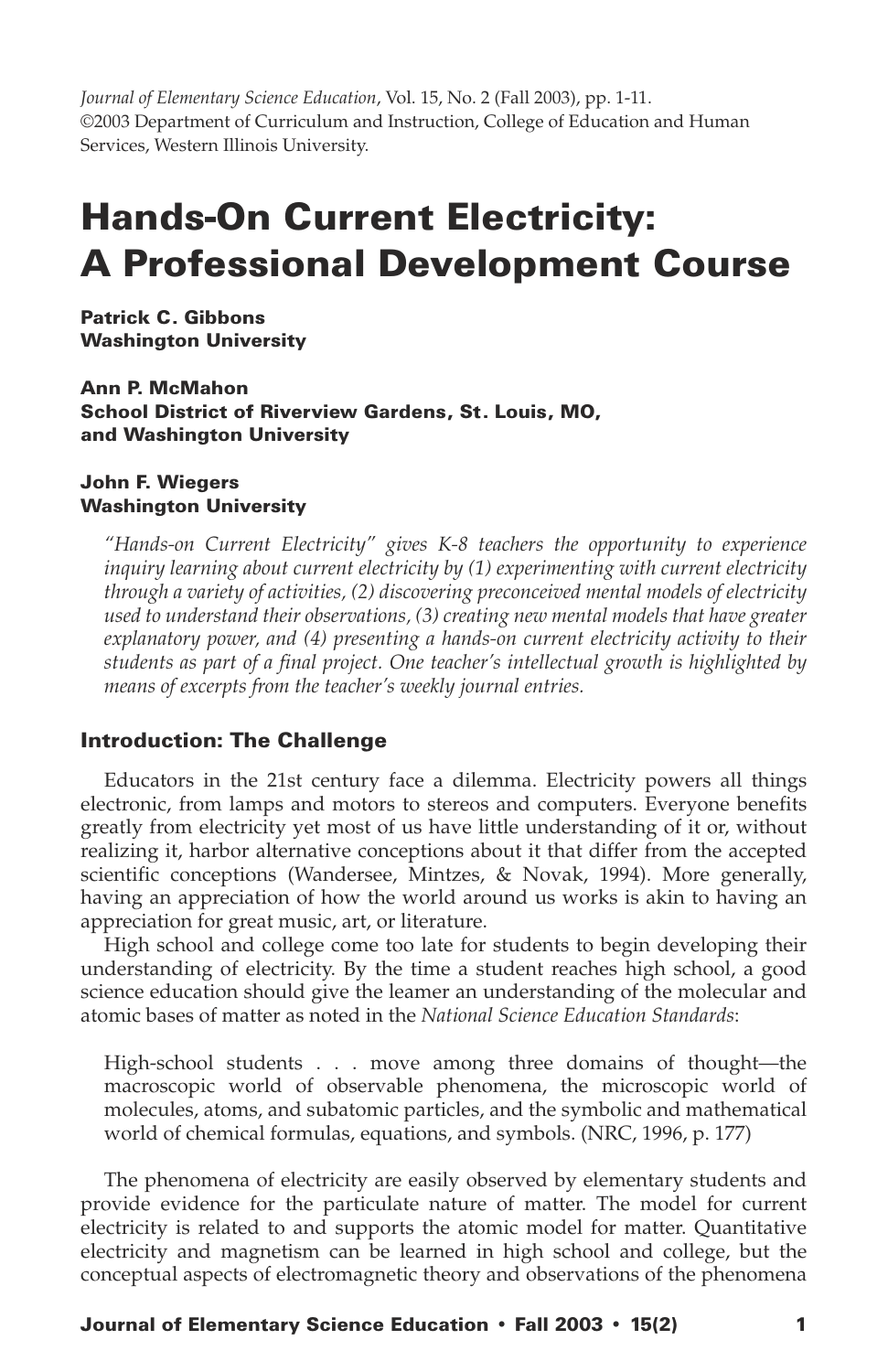are needed earlier when understanding of the structure of matter and of forces between objects begins to develop. It is, therefore, better to discover and learn the accepted scientific conceptions at the elementary level than to give up naive alternative conceptions (Wandersee et al., 1994) and adopt more useful ones later, at the secondary level.

Most elementary students and teachers are not familiar with electricity, with the way circuits work, and with the forces between electrically charged particles. These students and teachers bring into the classroom a variety of mental models of what happens in a circuit—their alternative conceptions. Some ideas, or pieces of models, that have come up repeatedly in interviews with students (Tasker & Osborne, 1985) are shown in Figure 1. Many are not consistent with all the observational evidence that is explained by the model (D) accepted within the scientific community. Even the simple situation depicted in Figure 1 provides evidence against one of the common models. Model A cannot explain why two wires, rather than just one, are needed. Nevertheless, our realization that energy is transferred from the battery, to the bulb, and then out from the bulb as heat and light does make model A attractive. Acquainting teachers with the body of educational research on what students think, such as the work done by Tasker and Osborne, helps teachers to assess their own and their students' knowledge. (For examples of alternative conceptions in different fields, see [mechanics]

Figure 1. Common Ideas About Electric Current

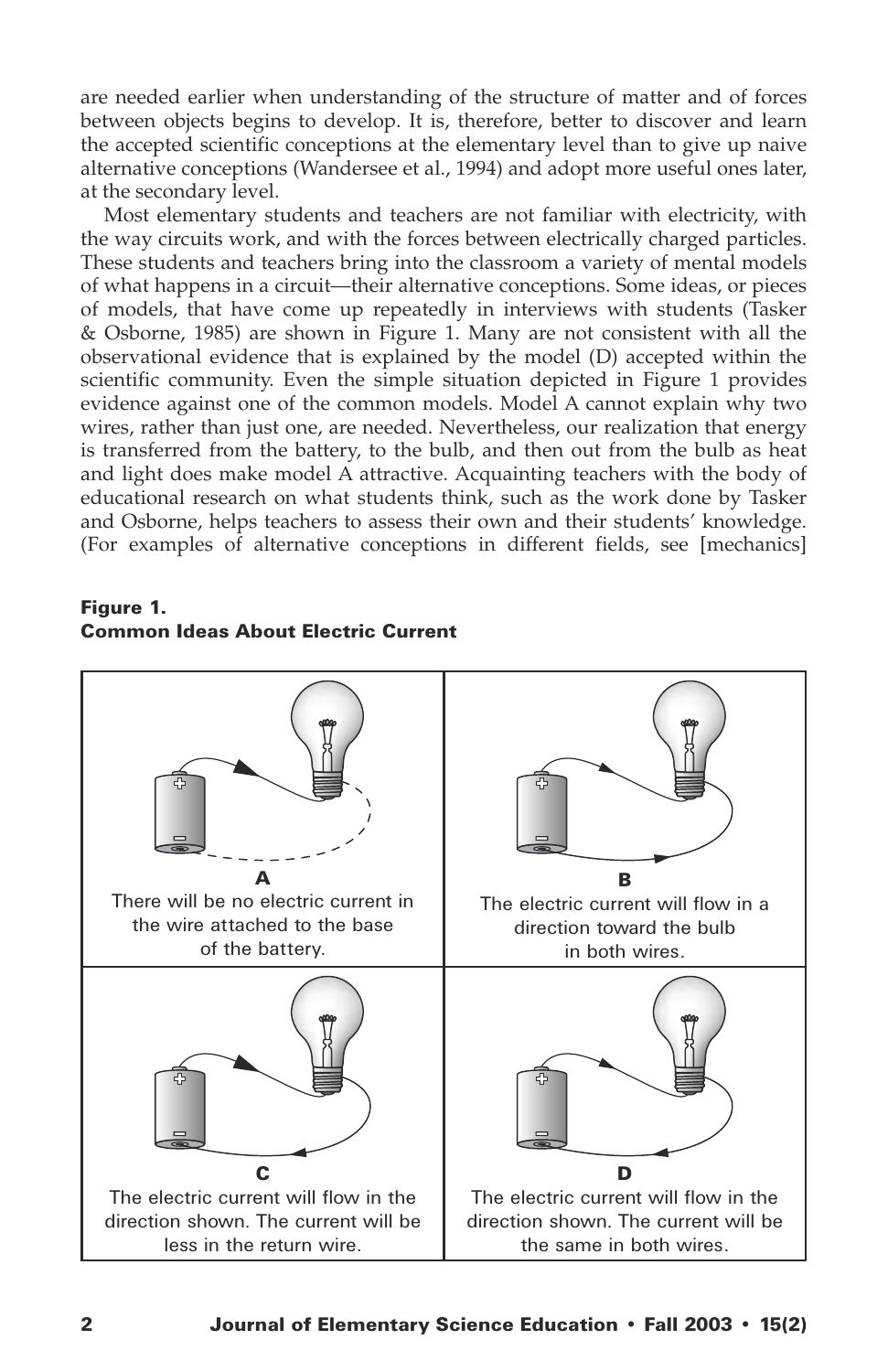Champagne, Klopfer, & Anderson [1980], or [astronomy] Nussbaum & Novick [1976] and Nussbaum [1979]).

Lecture, reading, and worksheet activities in grades K-8 encourage rote learning but do not change the mental models people use to interpret and manipulate their world. Even the inquiry-learning unit, Science and Technology for Children's (STC) *Electric Circuits*, a product of the National Science Resources Center (1991), develops the idea of a complete circuit but does not include the construction, criticism, and selection of mental models that explain some or all of the observations made on circuits.

Inquiry-based science curriculum at the K-8 levels can lead students to change and improve the models they use to deal with their world (Tasker & Osborne 1985; Wandersee et al., 1994). The characteristics of inquiry-based learning are described in the *National Science Education Standards*:

Inquiry is a multifaceted activity that involves making observations; posing questions; examining books and other sources of information to see what is already known; planning investigations; reviewing what is already known in light of experimental evidence; using tools to gather, analyze, and interpret data; proposing answers, explanations, and predictions; and communicating the results. Inquiry requires identification of assumptions, use of critical and logical thinking, and consideration of alternative explanations. (NRC, 1996, p. 23)

Despite the fact that all adults should have some understanding of basic electricity and magnetism, many K-8 teachers do not have sufficient knowledge and confidence to guide their students through an inquiry-based curriculum. They did not learn that way, and, in many cases, they did not learn enough science to teach what they are asked to teach. The NRC (2000) in its publication *Inquiry and the National Science Education Standards* states that learning in an inquiry-based curriculum . . .

requires direct experience and continued practice with the processes of inquiry. Students do not come to understand inquiry simply by learning words such as "hypothesis" and "inference" or by memorizing procedures such as "the steps of the scientific method." They must experience inquiry directly to gain a deep understanding of its characteristics. (p. 23)

In the mid-1980s, just as the National Science Foundation was once again providing funding for science education, authors such as Kahle and Matyas (1987) examined the reasons why the inquiry-based curriculum projects developed in the 1950s and 1960s dropped out of use. They identified four barriers to the implementation of inquiry learning: the lack of (1) appropriate professional development, (2) curriculum, (3) hands-on materials, and (4) administrative support. The course we describe below attempts to enable teachers to overcome some of these barriers. To do so, teachers need to experience the learning of science by inquiry through a series of activities and reflect on that process in order to use it successfully with their students. As NRC (2000) states,

Yet experience in itself is not sufficient. Experience and understanding must go together. Teachers need to introduce students to the fundamental elements of inquiry. They must also assist students to reflect on the characteristics of the processes in which they are engaged. (pp. 13-14)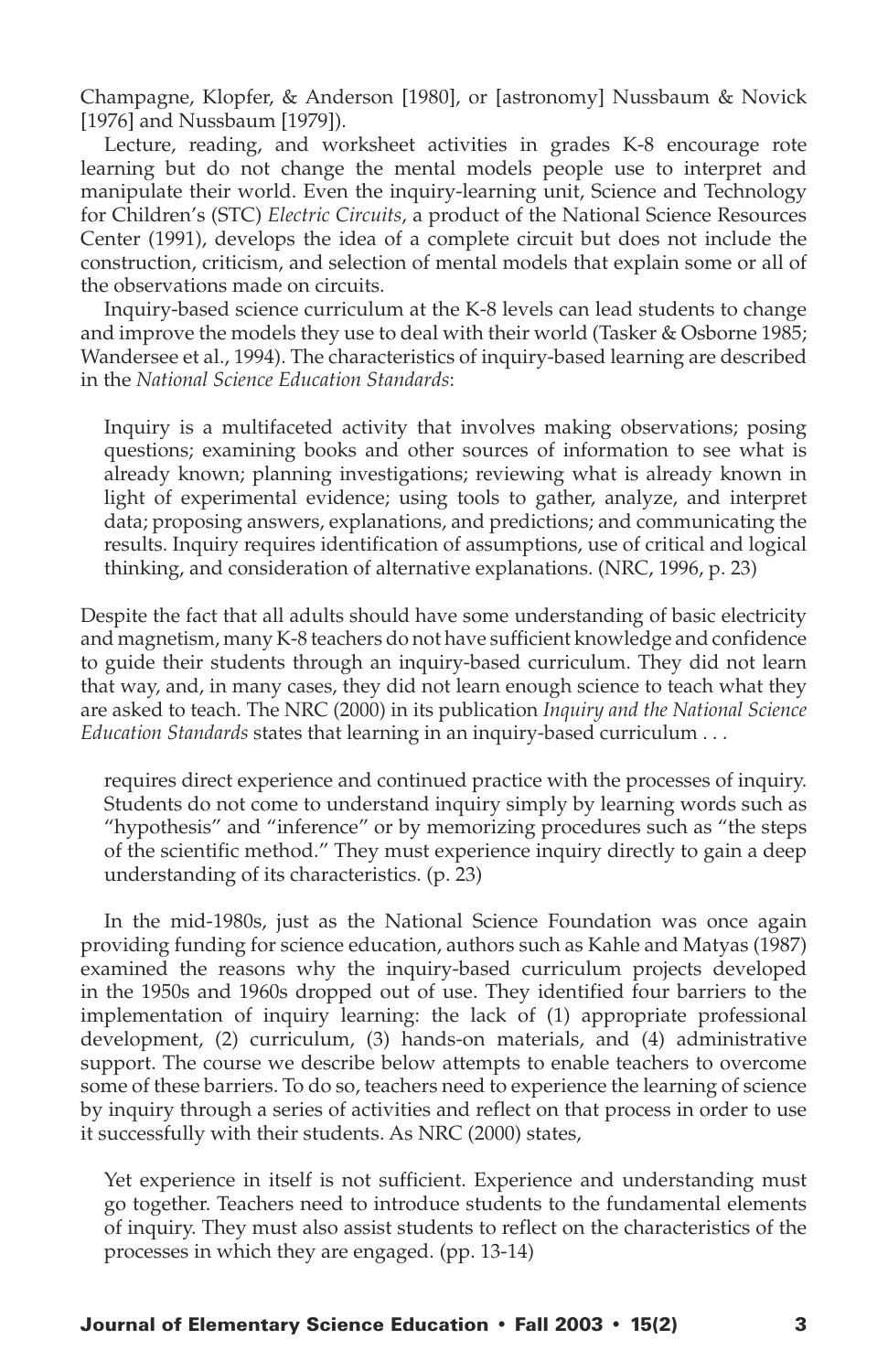## Meeting the Challenge – Removing the Barriers

Our assault on the barriers is Education 6001, Hands-On Science for In-Service K-8 Teachers: Electricity and Magnetism. This is one of twelve courses offered for graduate credit at Washington University. The courses are part of a continuingeducation certificate program in elementary science education and of a more extensive program leading to a master's degree in elementary science education. Education 6001 is a one-semester course that meets once a week for two and onehalf hours for 15 weeks. We use the following nationally approved curriculum modules: *Magnets* (Delta Science Module, 1996), STC's *Electric Circuits* (NSRC, 1991), and STC's *Magnets and Motors* (NSRC, 1991). In order to be confident in their classrooms, the teachers should master the activities and understand more of the science related to them than they will teach their students. We provide materials for the teachers to take back to their classrooms (batteries, wire, bulbs, and the like), and we encourage principals to take our course with the teachers so that the principals will understand the administrative support needed.

In the course, the teachers perform hands-on activities such as the well-known batteries-and-bulbs experiments (Elementary Science Study, 1986; NSRC, 1991). We ask questions that require reflection on the phenomena observed. From this reflection the teachers and course instructors construct a table of observations (see Table 1, Column 1). We help the teachers quickly recognize the important questions, those key to developing understanding, by focusing discussion on those questions when they are asked by the teachers or by asking them ourselves. This interaction with the teachers is intense and continuous, with three instructors circulating among 24 teachers, who usually work in pairs. We use other modes of communication as well; these are discussed below.

Column 2 of Table 1 lists models from Figure 1 that cannot gracefully explain an observation. For example, Model C suggests that there is less current in a bulb close to the negative battery terminal than in a bulb close to the positive terminal. Observation eight refutes this suggestion.

The observations in Column 1 of Table 1 are not equal in complexity. For example, observations one through six require teachers to observe and describe the physical characteristics of circuits and their components. Observation seven introduces a new component, Nichrome wire, that produces an effect other than the previously observed on-or-off. At this point, teachers must become aware of and confront their mental models of electric circuits. Teachers must ask themselves what could be happening inside the circuit to account for what they observe when the Nichrome wire is added to the circuit. From this they must decide which of their observations confirm or eliminate one or more of the circulating current models shown in Figure 1. Column 2 of Table 1 summarizes the discussion of the inadequacies of Models A, B, and C to account for specific observations. In the end only model D is left, but, for teachers to understand the explanatory power of this model, they need to organize what they already know about moving objects and build analogies with what they have observed in electrical circuits.

The goals of the course are (1) to help the teachers to construct a scientific model based on a set of observations, (2) to have teachers reflect on and understand the power of the inquiry-learning approach of the course, and (3) to have them bring new content, pedagogical skills, and the necessary materials back to their classrooms to engage students in inquiry learning.

To achieve the first goal, the teachers must repeatedly make observations and formulate questions that suggest further observations. As this proceeds, important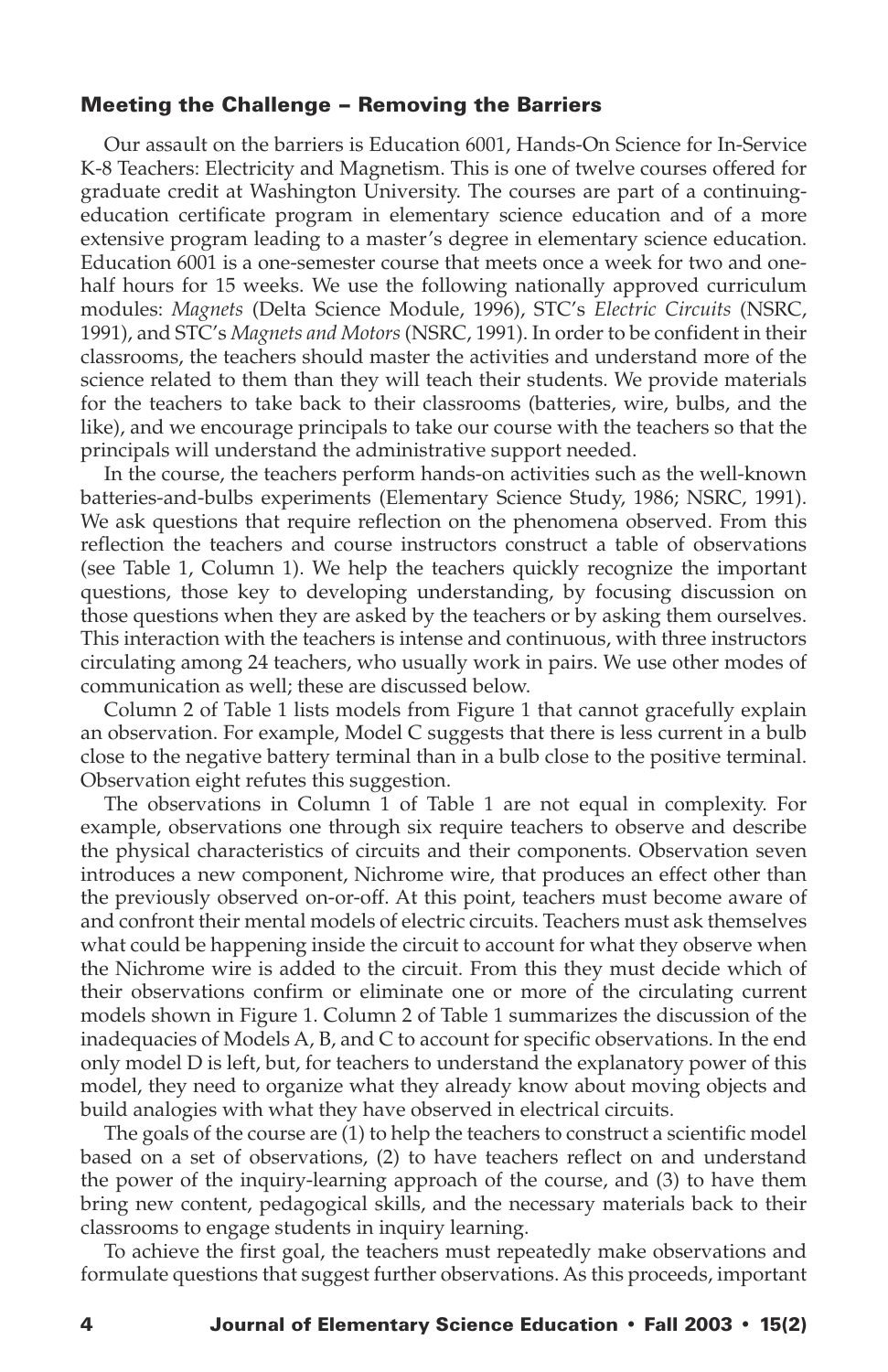concepts are formed and named such as "circuit" and "current." Models, like those for "current" presented in Figure 1, emerge from this process. The models are judged by their ability to explain the observations economically and gracefully. These models for things that cannot be seen are understood and refined by the use of analogies with things that can be seen (Table 2). Even though each analogy

|     | <b>Observation on a Circuit</b>                                                                                                                                                                                                                                                                                                                                                    | Model(s) that Do<br><b>Not Explain the</b><br><b>Observation</b> |
|-----|------------------------------------------------------------------------------------------------------------------------------------------------------------------------------------------------------------------------------------------------------------------------------------------------------------------------------------------------------------------------------------|------------------------------------------------------------------|
| 1.  | The curly wire, the filament, is thicker in the fat-filament<br>bulb (a number 41 bulb) than in the thin-filament bulb<br>(a number 48 bulb).                                                                                                                                                                                                                                      |                                                                  |
| 2.  | A metal path from the $+$ terminal of the battery to one<br>side of the bulb, through the curly filament to the other<br>side of the bulb, and on to the - terminal of the battery<br>will result in the bulb lighting.                                                                                                                                                            | Α                                                                |
| 3.  | The fat-filament bulb is brighter than the thin-filament<br>bulb in the circuit shown in Figure 1.                                                                                                                                                                                                                                                                                 | A                                                                |
| 4.  | Wood, plastic, paper, or cardboard do not complete an<br>electrical path.                                                                                                                                                                                                                                                                                                          | Α                                                                |
| 5.  | Metal or salt water (a lot of salt) will complete a path.                                                                                                                                                                                                                                                                                                                          | A                                                                |
| 6.  | A bulb is brighter with two batteries connected with<br>terminals $+$ to $-$ (in series). A bulb is not brighter with<br>two batteries connected $+$ to $+$ and $-$ to $-$ (in parallel).                                                                                                                                                                                          | A, B, and C                                                      |
| 7.  | Nichrome wire in series with a bulb dims the bulb's<br>glow. The longer the Nichrome wire, the dimmer the<br>bulb. Using equal lengths of Nichrome wire, the bulb<br>is dimmer with the thinner wire.                                                                                                                                                                              | A, maybe B, and C                                                |
| 8.  | In all of these observations, the position of the bulb in<br>the circuit does not make a difference.                                                                                                                                                                                                                                                                               | A, B, and C                                                      |
| 9.  | The connecting wires that complete a circuit do not<br>glow like the filament in the bulb.                                                                                                                                                                                                                                                                                         |                                                                  |
| 10. | The fat-filament bulb is dark and the thin-filament bulb<br>lights if they are connected in series.                                                                                                                                                                                                                                                                                | A, B, and C                                                      |
| 11. | A bulb in series with a diode lights if the arrow on the<br>diode points toward the negative terminal of the battery.<br>If either the diode or the battery is reversed, the bulb does<br>not light. With the diode in the circuit, the bulb is not as<br>bright as without the diode. Again, two batteries in series<br>can make the bulb brighter with the diode in the circuit. | A, B, and C                                                      |
| 12. | With a diode in the circuit, the relative orientation of the<br>diode and the battery matters. Bulbs look directional<br>because of the shapes of their bases, but by behavior and<br>on dissection they are not.                                                                                                                                                                  | A. B. and C                                                      |
| 13. | After lighting a bulb for a long time, a battery wears out;<br>moved to a new circuit, it also fails to light the new bulb.<br>The bulb usually does not wear out; moved to a new circuit<br>with a fresh battery, the bulb lights as before.                                                                                                                                      |                                                                  |

### Table 1 Comparison of Observations on Circuits and Current Models in Figure 1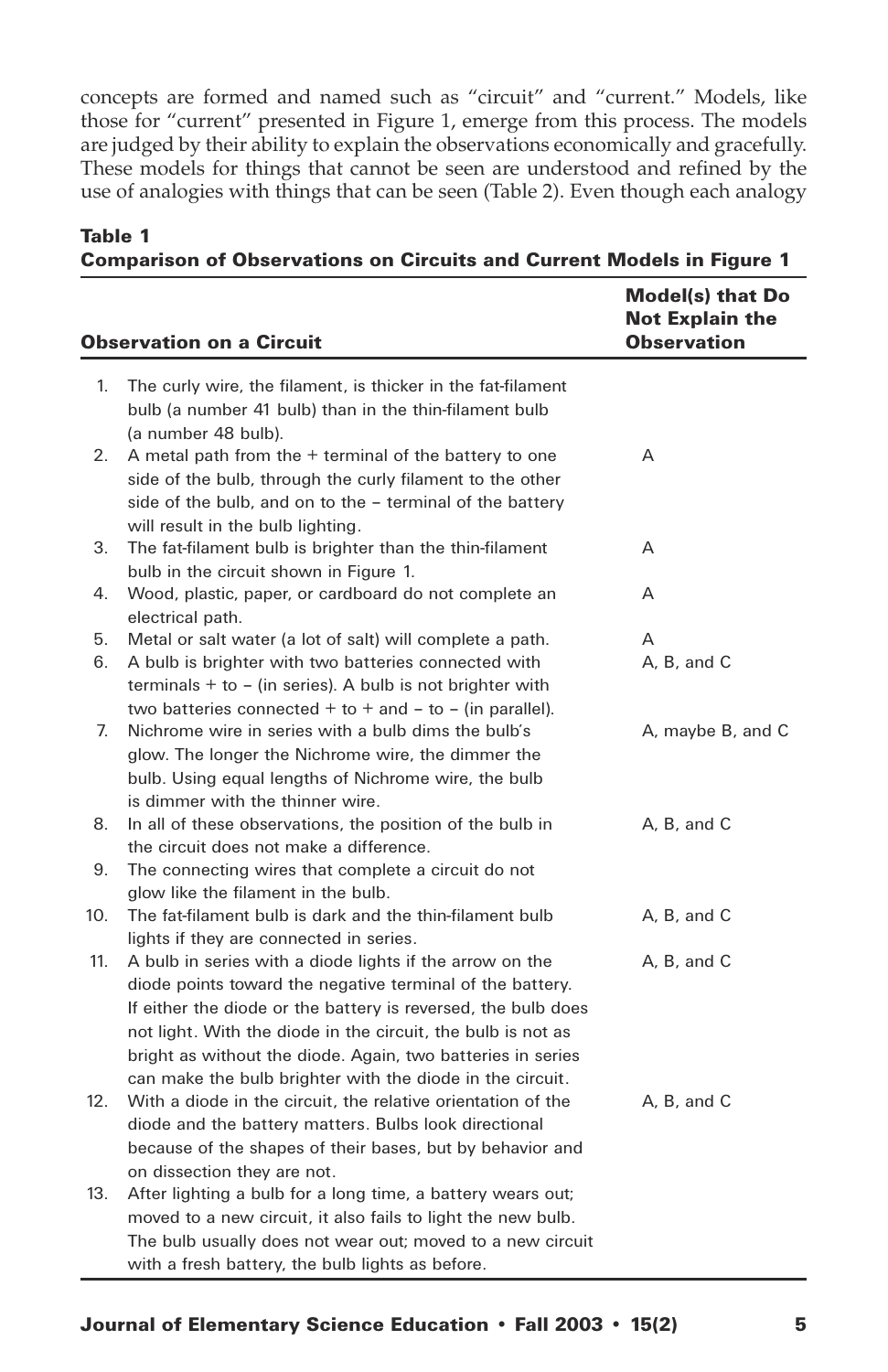is imperfect, they help the teachers find the meanings of words such as "energy," "current," "power," and "voltage." In the end, each teacher should have a wellunderstood mental model of what happens in circuits, one that explains all of their observations in terms of things that cannot be seen. Progress toward this final goal

# Table 2 Examples of Circulating Current (Particles that Move Around a Closed Path, Gain Energy from a Source, and Lose Energy to a Sink)

| <b>Nouns Signifying</b>                                                                           | <b>Visible Examples of Circulating Current</b>                                                                                                          | <b>Invisible</b>                                                                                                                           |                                                                                                                                                              |                                                                                                                                      |
|---------------------------------------------------------------------------------------------------|---------------------------------------------------------------------------------------------------------------------------------------------------------|--------------------------------------------------------------------------------------------------------------------------------------------|--------------------------------------------------------------------------------------------------------------------------------------------------------------|--------------------------------------------------------------------------------------------------------------------------------------|
| Important<br><b>Concepts</b>                                                                      | <b>Human Circular</b><br>Chain                                                                                                                          | <b>Racetrack</b>                                                                                                                           | <b>Inclined Bed</b><br>of Nails                                                                                                                              | Electricity                                                                                                                          |
| particle                                                                                          | person                                                                                                                                                  | car                                                                                                                                        | marble                                                                                                                                                       | imagined electro-<br>particle with mass<br>and a charge of 1<br>coulomb                                                              |
| closed path or<br>circuit                                                                         | human circular<br>chain with persons<br>moving in one<br>direction                                                                                      | racetrack filled with bed of nails plus<br>cars moving in one<br>direction                                                                 | return path with<br>marbles circulating                                                                                                                      | $b$ attery +<br>connecting wire<br>+ load (Nichrome<br>wire, tungsten<br>filament, motor)<br>with circulating<br>electro-particles   |
| current $(*$ of<br>particles passing<br>a point in a unit of<br>time)                             | # of persons<br>passing a point per<br>unit of time                                                                                                     | # of cars passing<br>a point per unit of<br>time                                                                                           | # of marbles<br>passing a point per<br>unit of time                                                                                                          | # of electro-<br>particles (coulombs)<br>passing a point per<br>unit of time                                                         |
| energy source<br>(type of energy)                                                                 | a person handing<br>out pretzels (stored<br>chemical energy -<br>fuel/food) (1 potato energy - fuel/<br>chip or 1 pretzel:<br>$4.2 \times 10^4$ joules) | mechanism<br>injecting fuel<br>(stored chemical<br>gasoline) (1 ml<br>of gas: $3.3 \times 10^4$<br>joules)                                 | a person lifting<br>(stored gravitational<br>energy - increased<br>height) (a marble<br>lifted 1 meter: $~1$ x<br>$10-2$ joules)                             | battery providing<br>stored electrical<br>energy (from a D-<br>cell: 1.5 joules per<br>coulomb)                                      |
| resistance                                                                                        | effort required to<br>turn the generator                                                                                                                | road: roughness<br>of surface, length,<br>width                                                                                            | bed of nails:<br>spacing of the nails, length, width<br>length of bed                                                                                        | wire: type of metal,                                                                                                                 |
| energy sink or load<br>(type of energy)                                                           | a person holding<br>the generator<br>connected to light<br>bulb (light)                                                                                 | road surface<br>(sound, temperature bed (sound,<br>change in road<br>surface)                                                              | nails on inclined<br>temperature<br>change)                                                                                                                  | Nichrome wire,<br>tungsten filament<br>of a bulb, motor<br>(light, temperature<br>change, motion)                                    |
| voltage (amount of<br>energy gained by<br>each particle from<br>the source in each<br>round trip) | amount of energy<br>gained by each<br>person from the<br>source in each<br>round trip (1 potato<br>chip or 1 pretzel:<br>$4.2 \times 10^4$ joules)      | amount of energy<br>gained by each car<br>from the source in<br>each round trip<br>$(1 \text{ ml of gas}: 3.3 \text{ x})$<br>$104$ joules) | amount of energy<br>gained by each<br>marble from the<br>source in each<br>round trip (a marble the source in each<br>lifted 1 meter: ~1 x<br>$10-2$ joules) | amount of energy<br>gained by each<br>electro-particle<br>(coulomb) from<br>round trip (from a<br>D-cell: 1.5 joules<br>per coulomb) |
| power (amount of<br>energy gained by<br>the particles in a<br>unit of time)                       | voltage times the<br>$current = energy$<br>transformed per<br>unit of time                                                                              | voltage times the<br>$current = energy$<br>transformed per<br>unit of time                                                                 | voltage times the<br>$current = energy$<br>transformed per<br>unit of time                                                                                   | voltage times the<br>$current = energy$<br>transformed per<br>unit of time                                                           |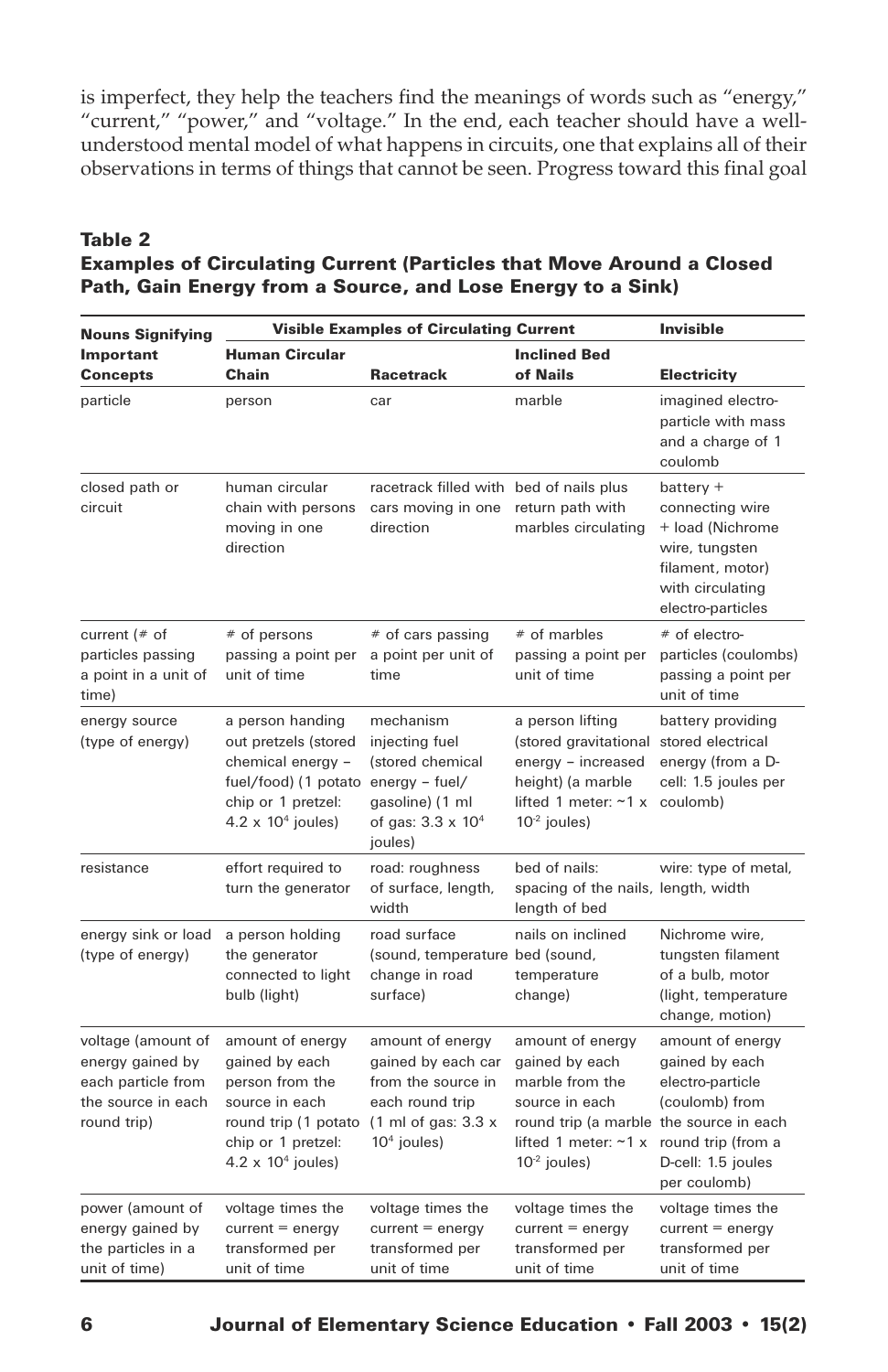is not always smooth; many teachers experience confusion and frustration along the way.

To achieve the second goal, understanding the power of the inquiry-learning approach through reflection on their own learning in the course, we lead teachers to reflect on their knowledge in areas in which they have expertise. We also lead them to reflect on the nature of inquiry learning and on the ways in which they have learned about electricity and magnetism in the course. Comparing the knowledge they acquired previously and the knowledge they acquired in the course is important to their evaluation of the inquiry-learning approach used in the course. The teachers also reflect on the ways in which we guide their inquiry learning, critically judge the effectiveness of those ways, and plan the methods they will use in their classrooms.

To achieve the third goal, which is that new content, pedagogical skills, and attitudes be brought into the teachers' classrooms, the activities above must bring teachers to a level of confidence and comfort that allows them to try something new in their classrooms. We provide the necessary materials and, in exchange, ask the teachers to incorporate an inquiry-learning unit in electricity and magnetism into each of their classroom curriculums and report the results to the class. Thus, the course addresses the first three barriers identified by Kahle and Matyas (1987).

#### The Instructional Tools and Outcomes

In order to help teachers reflect on their mental models and reconcile them with new observations, the teachers keep a weekly journal, construct posters in class, and complete a final project. The following section illustrates the usefulness of each of these instructional tools. Vignettes from the journal of Cathy, a fifth-grade teacher, show her struggle to become aware of her model of resistance in a circuit, examine it in light of her observations, and construct the scientifically correct model of resistance based on her new understandings.

Inductive learning is hard, requires thought, and takes time (Wandersee et al., 1994). In weekly journal entries, teachers describe their perceptions of what goes on in class and reveal their struggles and progress in forming concepts and connecting observations with a model. Teachers may ask questions, clarify information, or just reflect on their understandings. Instructors read the journals carefully and write comments on each one. Through the journaling process, teachers become aware of their mental models and can reconcile prior knowledge with concepts constructed from observations made in class. Cathy's journal entries illustrate the benefits of thinking on paper and uncovering personal mental models:

I understand the basic idea behind series (if there is a break in the circuit then all bulbs go out) and parallel (a break in the circuit doesn't necessarily mean all bulbs will go out), but was completely wrong on the idea of least resistance equaling most light.

This statement reveals Cathy's prior knowledge about the meaning of the words "series" and "parallel" as they apply to circuits and of the word "resistance" as it applies to a not yet described model in her head. Her observations in class reinforce her prior knowledge of what happens when series and parallel circuits are broken. She has yet to reconcile her observations with her "completely wrong" model of resistance. The analogies listed in Table 2 give her a way to represent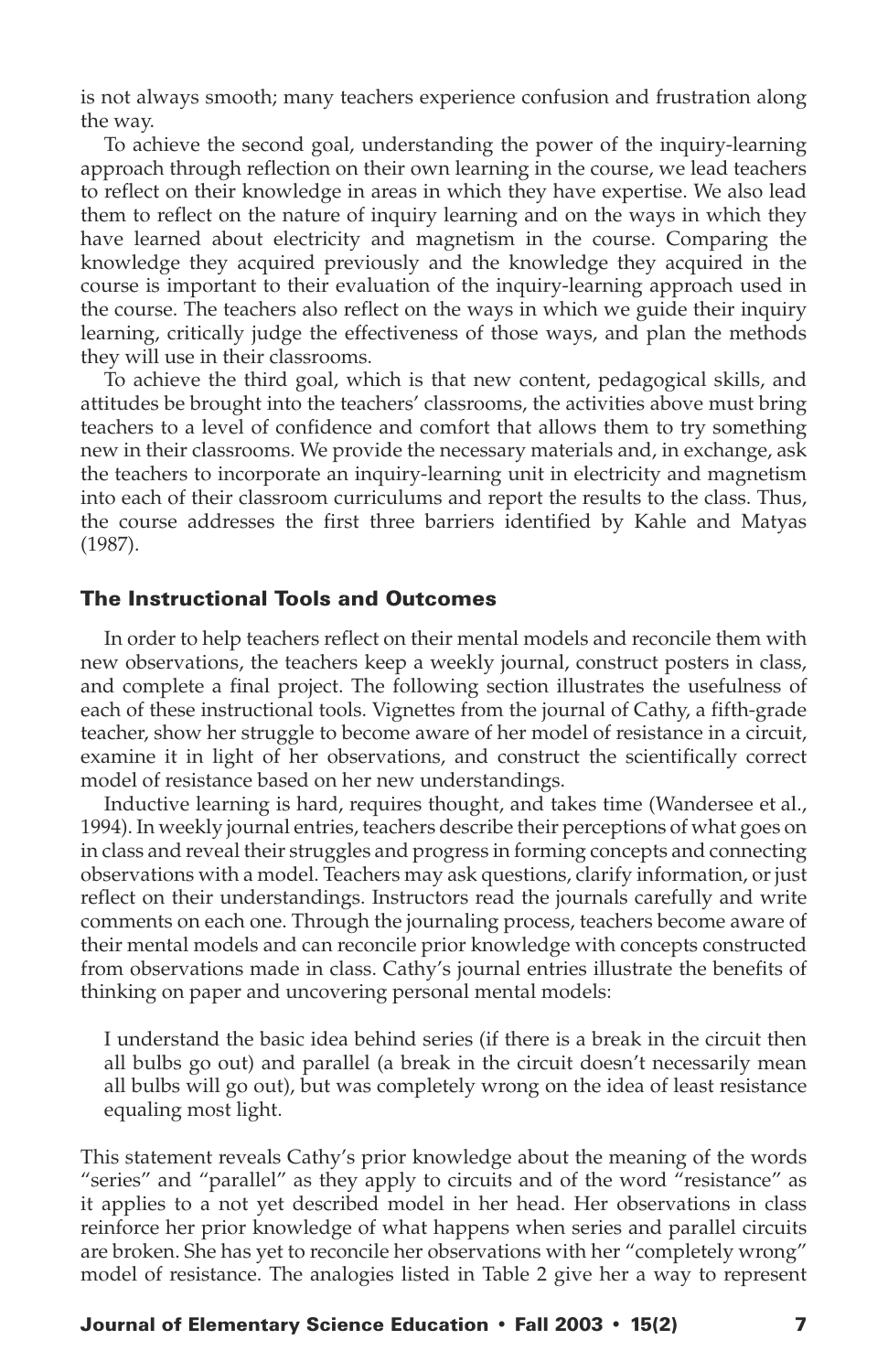what she cannot see using something she can see, thus paving the way for new understandings.

We asked teachers to reflect on the analogies presented in class and how those analogies compare with their own internal models of what happens in a circuit. After experiencing these analogies, Cathy was willing to abandon her old understanding of the meaning of the word "resistance" when she made the observations in Table 1:

I was looking for the obvious (filament thickness, distance between filament supports, the number on the bulbs, the thickness of the wire, etc.). It took some real "playing" with the circuits, talking with Cary and Pat [a classmate and instructor, respectively], and retrying the circuits before the idea of more resistance = more energy being used = more light began making sense. Pat's examples with the . . . nail bed and marble really helped me internalize these concepts. The hands-on activity we did with pretzels being joules and having to do work as we walked the circle was very helpful. I am beginning to understand and feel comfortable (but not there yet) using the terms coulomb and joule. I don't think I can transfer this information to another problem and still be able to solve it.

Thinking of different bulbs in series, Cathy is still building toward an understanding of resistance and power. The third goal of this course is to build Cathy's confidence in her ability to transfer her understandings from one situation to another. We give teachers a safe way to try new pedagogical skills and understandings as another part of the journaling process.

Between one class meeting and the next, we ask teachers to teach what they learned in class to at least one other person and to document and assess the experience. This allows them to try their new materials, concepts, and skills with someone with whom they feel comfortable and able to take risks. Often, as Cathy reports in her journal, teachers are able to expand and extend what they learn in class, thus raising their level of confidence:

To help me understand the idea that the amount of energy (joules) the current carries from the battery is all left in the circuit path, I think of my son and money. At the picnic when he leaves me fully charged (with money), he is able to make only one circuit (one trip to many stands) before he comes back to me (battery) empty and needs another charge (more money)!

In general, teachers who can create multiple representations, or analogies, of a concept feel that they are better able to transfer their knowledge to others.

Teachers are also asked to describe how they would teach concepts discussed in class to their own students. In her journal, Cathy documents how her growing understanding of the concepts influences her attitude about what she could teach her students:

Last week I didn't think my fifth graders could understand this lesson, but with my better understanding, I think it could be presented in a way (like the pretzel, walk in circle, work model) that some could understand at least the basics. Any lesson I did would have to include hands-on activities so the students could identify those abstract terms with real-life events. Connecting this to real life goes with Jack's [an instructor's] thoughts that all students should know the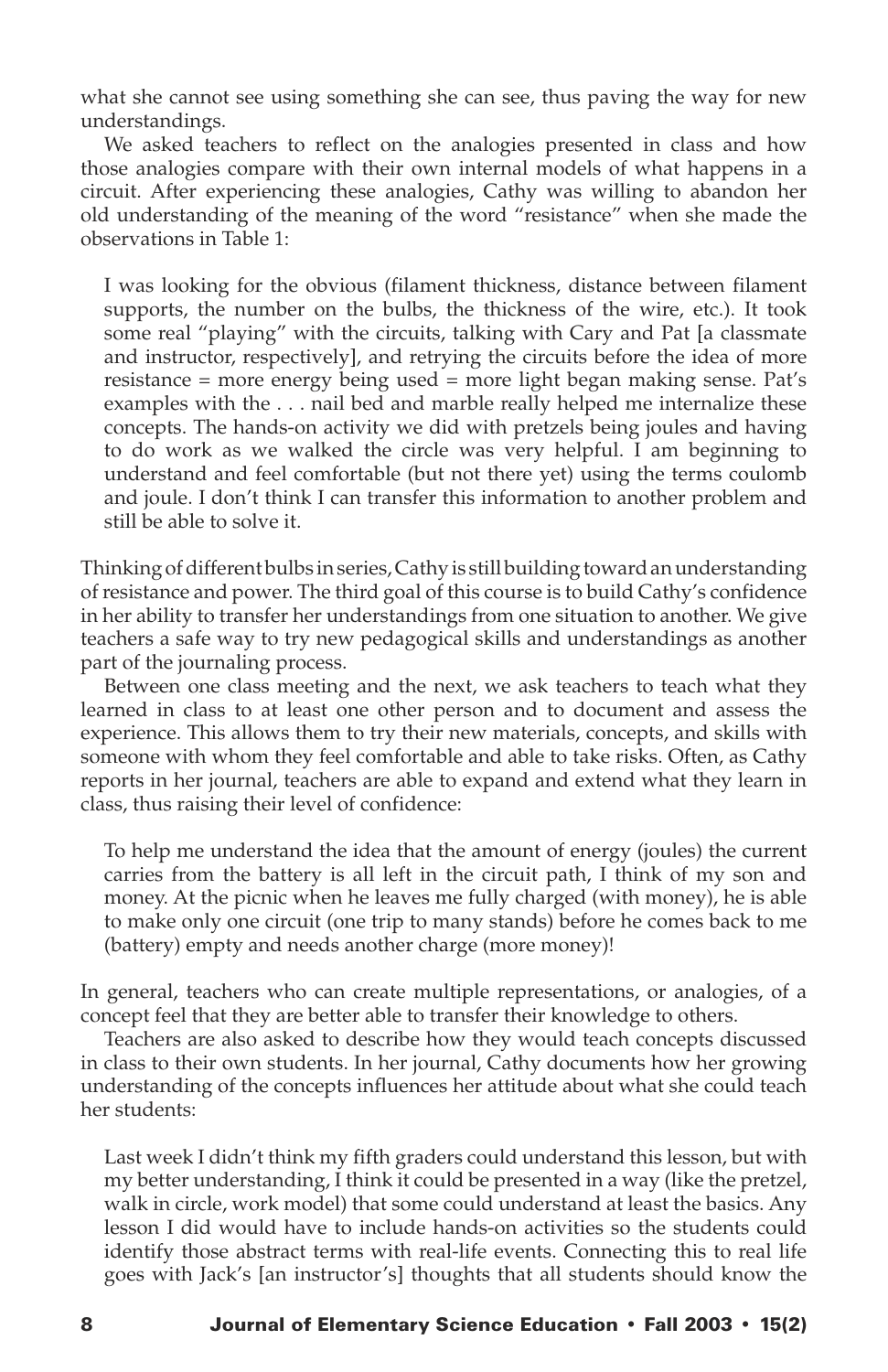energy units just as they learn basic math facts and money terms. I had never given that much thought before, and I'm not sure how I feel about that. I may need a little more convincing.

Later in the semester, Cathy's journal reflects her new understandings and willingness to incorporate them into her classroom instruction when she describes her idea for her final project:

A small group of students will play with circuits and we'll discuss how they work. As they progress, we will add correct terminology (battery, coulomb, resistance, circuit, joule). Then we will play some more to help confirm their understanding. Finally, just as we had the nailed board, human circle chain, and the racetrack models, I'll add a fourth model—the roller coaster. Students will be asked to compare the electricity model to their roller coaster model (just as we did) and correctly identify the parts of their roller coaster that correspond to the electric circuit.

Although journaling provides the opportunity for individual reflection, poster sessions allow small groups of teachers to answer specific questions, create a model or analogy to explain their observations, or present their understanding of a concept. Teachers in small groups collaborate and come to consensus about the information they put on their poster. Often, this stimulates spirited discussions and builds collegiality. Each of the groups then presents its results followed by instructors and teachers discussing each poster with the group that produced it. These discussions build an intellectually safe environment in which teachers create new knowledge through the stages of conceptualization, judgment, and reasoning. In critiquing both journals and posters, the instructors emphasize marshaling observational evidence to support models, analogies, or conclusions. Although teachers still become nervous when asked to present their posters, in general they agree that the exercise is an effective tool for moving the entire class's understanding forward.

After teachers define and refine their understandings with discussions, journals, posters, and analogies, they must produce a project that counts as a large part of their final grade. The project requires the teachers to use the curriculum materials provided in class to create and then teach a unit based on one or more concepts learned in class. Teachers have used the materials as given to them or have extended the materials, as Cathy proposed in her last journal entry. They must address classroom management issues as well. An informal survey of past teachers in the course shows that those who used the kit materials and curriculum with their students were likely to reuse the unit in subsequent years. In addition, past participants value the ease with which they can transfer what they have learned in class to their own classroom and to their colleagues. Instructors coach teachers as they design their final projects, respond to questions and challenges during the implementation of teachers' projects, and grade the final papers and oral presentations. The balance of teachers' grades come from class participation and journal evaluations.

#### Conclusion

The observations, discussions, journals, posters, and final projects are the instructional model through which each teacher (1) makes observations and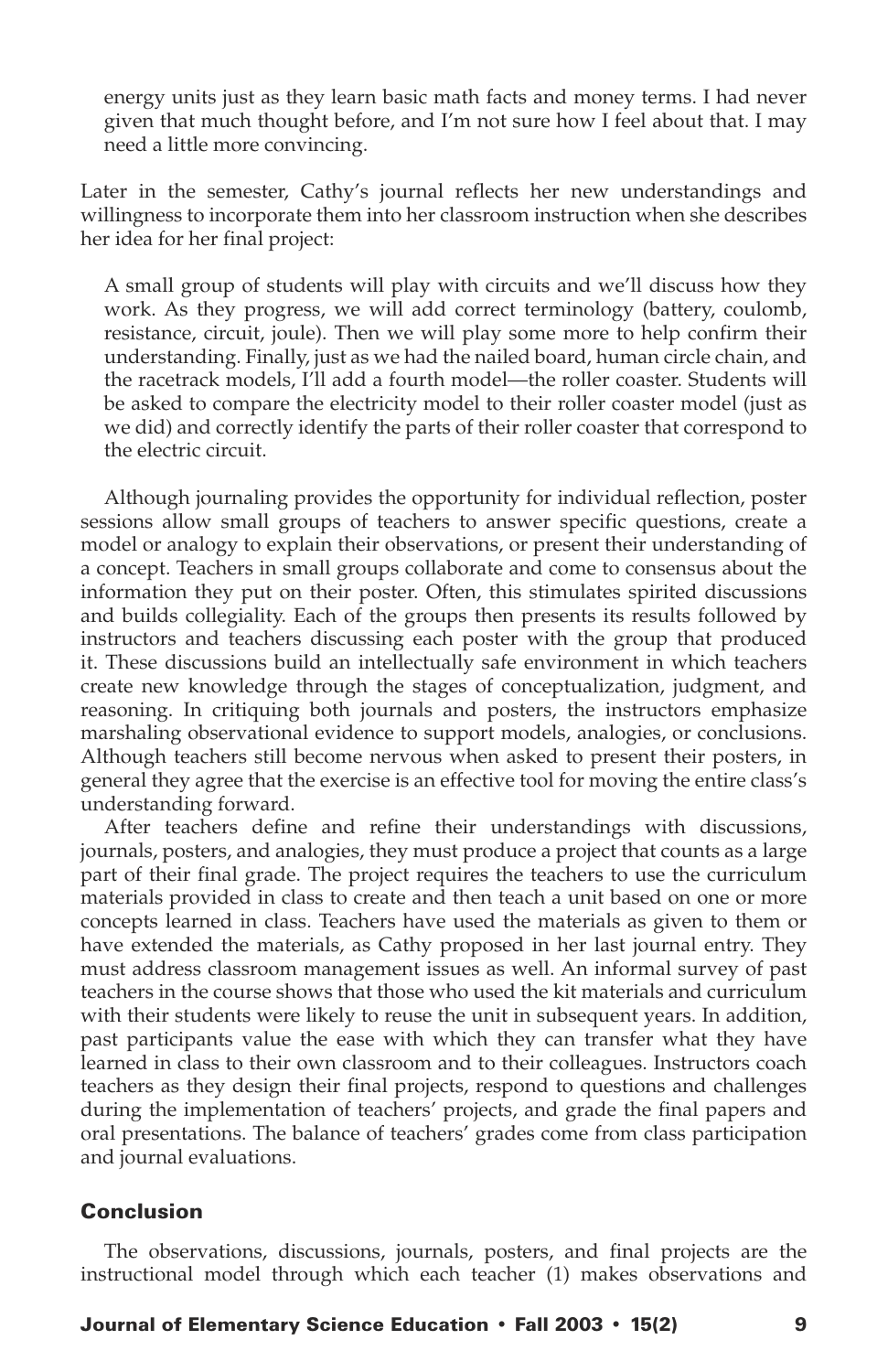formulates questions that beg for an explanatory model; (2) experiences and reflects upon the inquiry-learning approach; and (3) brings new content, pedagogical skills, and attitudes into the classroom, as well as the materials provided. These instructional tools help the teacher construct a scientific model of current electricity that is based on a set of observations and uses an inquirylearning approach that mirrors professional science. The structure of the course has been designed so that it will achieve these three goals.

We claim, and have demonstrated here, three things: (1) Our experience and that of many others show that teachers have alternative conceptions, different from accepted scientific conceptions, that are difficult to change (Wandersee et al., 1994). Discussions of Figure 1 early in the course clearly display some of the alternative conceptions; (2) The alternative conceptions change only after the teachers have made and thought about a number of observations. Table 1 summarizes the observations. Cathy's journal reveals change occurring and also demonstrates how difficult it is for Cathy to make the change; and (3) The instructional model summarized in the previous paragraph facilitates conceptual change and can be taken into teachers' classrooms. Focus groups of teachers who have taken the course and our observations in some of their classrooms have confirmed this.

The instructional model does bring about conceptual change, and additionally prepares teachers to bring about the same change for their students in their classrooms.

#### References

- Champagne, A., Klopfer, L., & Anderson, J. (1980). Factors influencing the learning of classical mechanics. *American Journal of Physics*, *48*, 1074-1079.
- Delta Science Module. (1996). *Magnets*. Nashua, NH: Delta Education, Inc.
- Elementary Science Study. (1986). *Batteries and bulbs*. Hudson, NH: Delta Education, Inc.
- Kahle, J. B., & Matyas, M. L. (1987). Equitable science and mathematics education: A discrepancy model. In L. S. Dix (Ed.), *Women: Their underrepresentation and career differentials in science and engineering* (pp. 5-41). Washington, DC: National Academy Press.
- National Research Council (NRC). (1996). *National science education standards*. Washington, DC: National Academy Press.
- NRC. (2000). *Inquiry and the national science education standards*. Washington, DC: National Academy Press.
- National Science Resources Center (NSRC), Science and Technology for Children. (1991). *Electric circuits*. Burlington, NC: Carolina Biological Supply Co.
- NSRC, Science and Technology for Children. (1991). *Magnets and motors*. Burlington, NC: Carolina Biological Supply Co.
- Nussbaum, J. (1979). Children's conception of the earth as a cosmic body: A crossage study. *Science Education*, *63*, 83-93.
- Nussbaum, J., & Novak, J. D. (1976). An assessment of children's concepts of the earth utilizing structured interviews. *Science Education*, *60*, 535-550.
- Tasker, R., & Osborne, R. (1985). Science teaching and science learning. In R. Osborne & P. Freyberg (Eds.), *Learning in science: The implications of children's science* (pp. 15-27). Auckland, New Zealand: Heinemann.